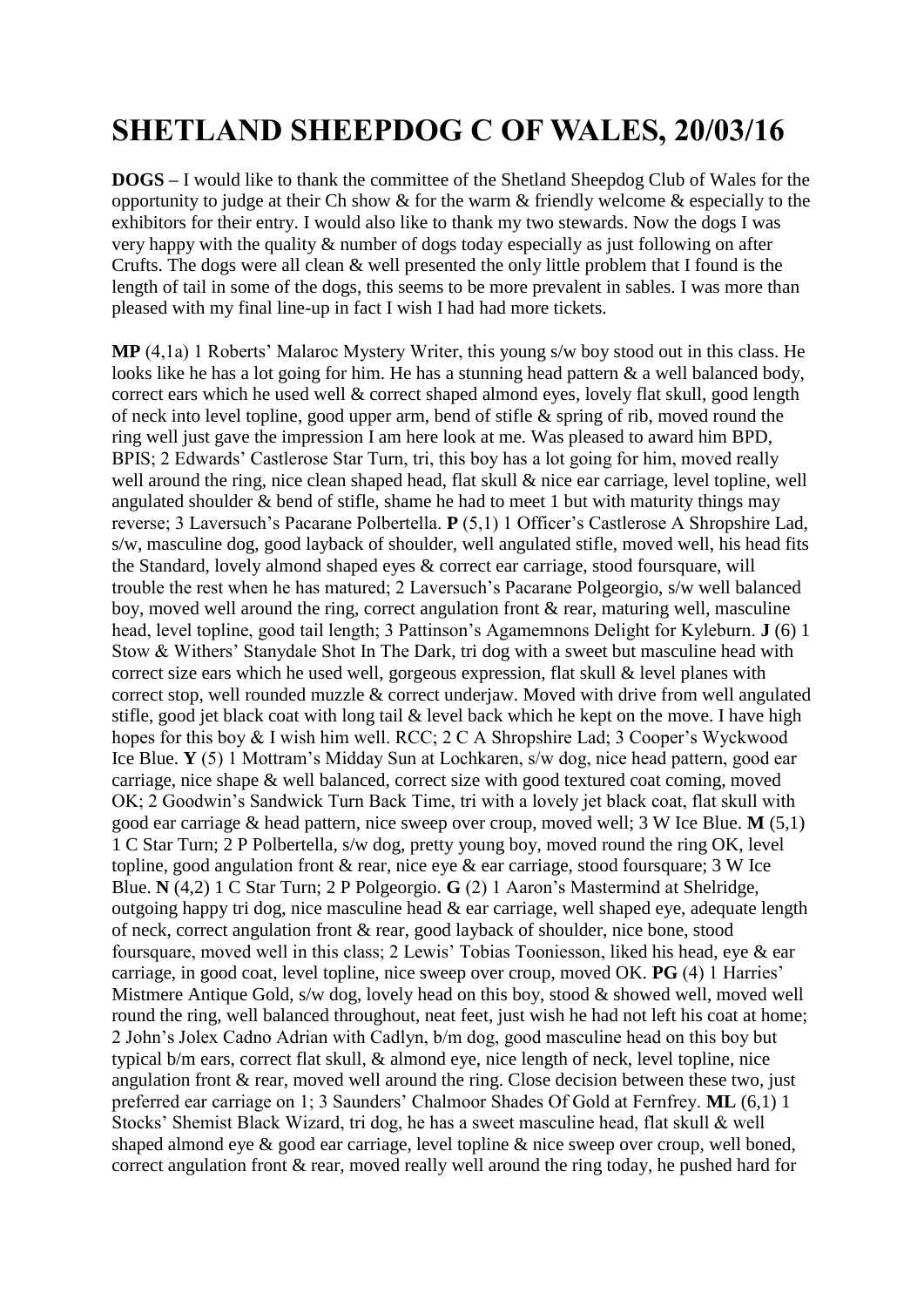top honours; 2 Robert's Malaroc Must Try Harder, another nice tri dog, correct ears & flat skull, correct stop, well angulated front & rear, moved well & in good coat; 3 Allen's Tesoro Tintoretto. **L** (8) 1 Paterson's Lorainian Campbell Clan, s/w dog, today the door opened. This boy fits the Standard with a wonderful sweet & masculine head, flat skull, level planes, correct stop & ears, & almond shaped eye. Correct length of neck going into well laid back shoulders, correct forearm, well sprung ribs, level to point of shoulder, correct angulation of stifle, level topline, good length of tail & sweep over croup, spot on for size, he moved around the ring with drive. He just asked for the top honours today & I was pleased to award him the CC, RBIS. Real stunning boy & I wish him well; 2 Goodwin's Lianbray Loveheart at Highbrook, s/w, lovely masculine head, well balanced all through, huge coat well presented, flat skull, correct neat ears which he used to full advantage, well angulated front & rear, moves round the ring with ease; 3 Thornley's Felthorn Jazz Singer. **O** (3) 1 Rutterford's Ch Kelgrove Just Blue at Stormhead, b/m, well balanced boy that I have admired from the ringside, he has a good colour with full white collar & nice tan markings, a lovely sweet masculine head,  $\&$  correct almond shape eye with a flat skull, level planes with a good stop  $\&$ well rounded muzzle. Well laid back shoulder & correct angulation front & rear. Nice bone & sweep over croup & long tail; 2 Allan's Willowtarn Time To Boogie, s/w dog in good coat well presented, liked his front assembly, level topline with good sweep over croup, moved well around the ring; 3 Thomas' Malaroc Master Copy at Richjoy. **V** (4,1) 1 Riding's Willowtarn Taubyn via Evad, s/w masculine boy, well balanced all through, correct well used ears, flat skull, nice stop & level planes, correct almond shaped eyes, well rounded muzzle & good underjaw, tight lips, good angulation, stood foursquare, liked his front, nice sweep over croup, moved round the ring well & attentive to handler; 2 Thomas' Jolex Blue C-Quin, b/m well made dog, masculine head, good stop & flat skull, well angulated front & rear, in good coat, moved well round the ring; 3 Holmes & Holmes-Chadwick's Oakcroft The Charmer at Dendor. **Breeders** (2) 1 Rigby's Lythwood Secret Dealer, s/w in huge coat, correct shaped ears which he used well, correct shape almond eye, well balanced head, level topline, good sweep over croup, moved OK; 2 T Tooniesson. **Special O S/W** (8,2) 1 Goodwin's Ch Highbrook Hot Heir, well balanced s/w boy spot on for size, fits the Standard well, gorgeous sweet masculine head, flat skull, neat ears which he used well, nice rounded muzzle, correct almond shaped eye, good reach of neck, well angulated front & rear, good spring of rib, stood foursquare; 2 Wynn's Ch Sheltysham Rose Wood, another gorgeous s/w boy, these two were difficult to separate between them, no doubt they will change places, just preferred the body length of 1; 3 Pattinson's Kyleburn Acis. **Special O B/M** (6,1) 1 Ch K Just Blue at S; 2 Edwards' Castlerose Spiritmaster, good colour blue, groomed to perfection with full white collar, going over this boy he has a nice masculine head with flat skull, typical b/m ears which he used well, good stop, well rounded muzzle & good underjaw, nice reach of neck, well angulated front & rear, good bone. Moved round the ring OK; 3 J Cadno Adrian with C. **Special O Tri** (4) 1 S Shot In The Dark; 2 Jordan's Gylmar Dreamaker, lovely tri dog with nice jet black coat, well presented, spot on for size & well balanced, good ear carriage, flat skull, correct stop, nice rounded muzzle & underjaw, well angulated front & rear, nice bone, moved well; 3 Whittington's Tighness Three Card Trick.

## **KEITH BISWELL**

**BITCHES –** I would like to extend my thanks to the committee for their kind invitation to judge  $\&$  for their superb hospitality for the day. I also extend my thanks to my two wonderful & very capable stewards who ensured that the day flowed seamlessly. I was delighted with a super entry of quality bitches to go over, thank you so much.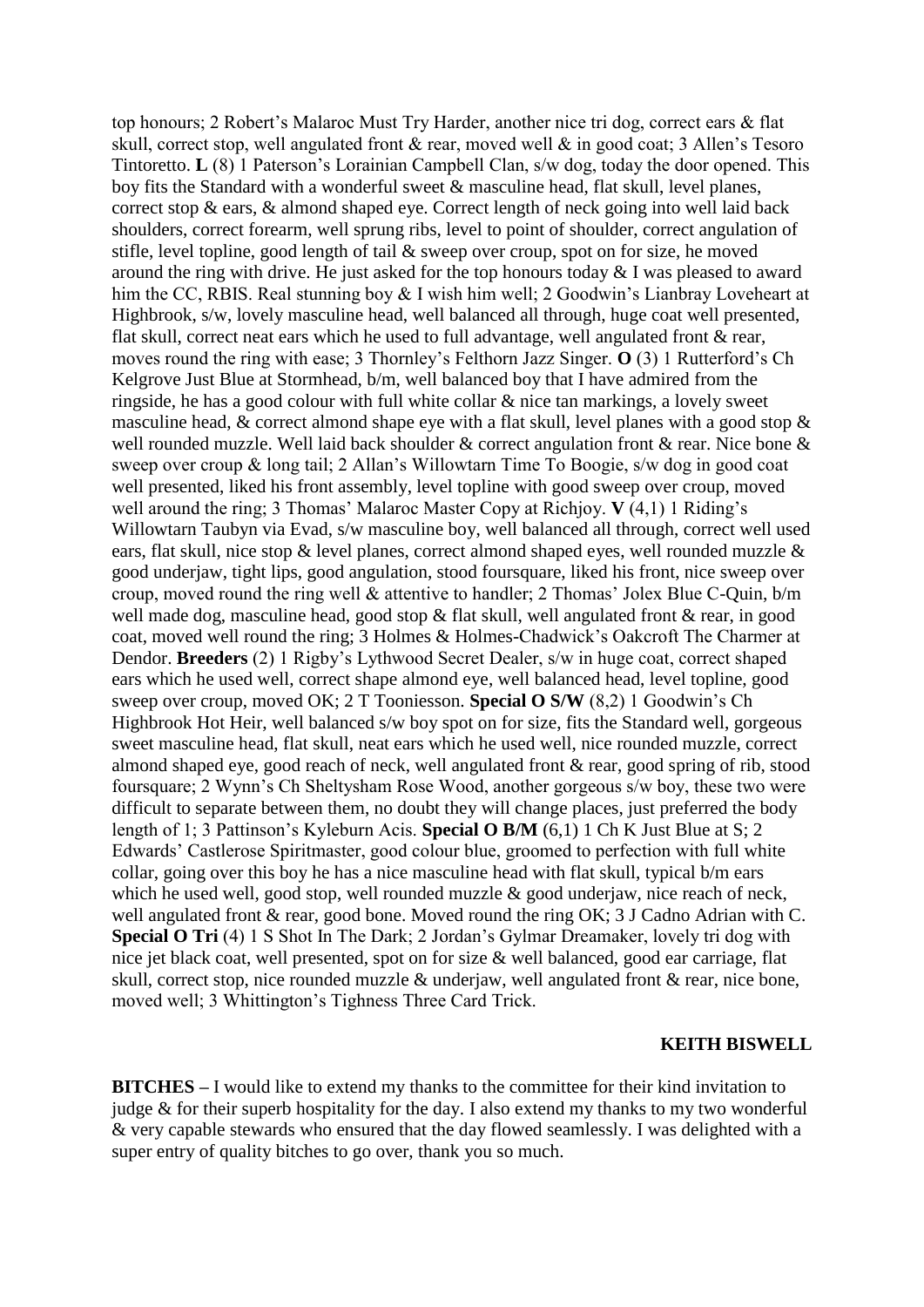I was looking for an elegant, balanced & typical, correctly sized Sheltie with smooth, moulded, one piece head, almond shaped & obliquely set eye giving that elusive & much desired melting expression which is so essential to our beautiful breed combined with the construction required to enable the free & easy movement needed in a working breed like ours. Type & size overall was quite mixed in parts but ultimately, I found some excellent bitches to place & I was really pleased with winners who were all very typical & displayed excellent & correct breed type. My CC & RCC winners were outstanding; no nonsense & capable of a day's work due to their super construction giving excellent & correct movement – they simply flowed around the rings & were a joy to see. My co-judge & I agreed on all final awards other than RBIS where the referee's decision was called upon.

**MP** (11,5a) Some promising youngsters. 1 Ambler's Watchwood Sweetheart, 8 months old b/m bitch of near ideal size presenting a very pretty picture. Instantly appealed for her shape  $\&$  correct substance. Head is slightly shorter pattern but balanced  $\&$  feminine with well defined underjaw & rounded foreface. She has such a pretty expression enhanced by correctly placed & neatly carried ears. Sufficient neck to carry the head proudly with adequate upper arm & pleasing shoulder angulation, excellent substance all through with beautifully well rounded strong bone & straight front. Excellent topline & well turned stifle, low set hock joint & very neat feet. Coat was presented immaculately with pleasing ground colour & mostly well broken all through. Moved steadily with purposeful drive from the rear. A well schooled & eyecatching young lady; 2 Goodwin's Herds Hillarity, pretty r/s baby of 6 months at her first show  $\&$  very raw in development as yet. Very appealing in outline  $\&$ expression, lovely head properties with flat skull, dark, almond shaped & well placed eye. Correct stop, neat earset & carriage combined to give such a sweet expression. Head is balanced & well moulded with rounded foreface. Presented an elegant outline, she is very shapely in profile with sufficient bone for her size. Pleasing angulation all through & well proportioned. Slightly apprehensive which affected her stance slightly but to be expected at such a tender age & first outing & certainly did not detract in any way from her overall appeal. Coat, though just coming through, was richly coloured & presented beautifully & her movement was steady in all directions. Close call but not the finish of 1 at this time but certainly a youngster of promise; 3 Harries' Mistmere Singing Wind. **P** (10,5) 1 Lycett's Iliad Isla Wishes, classic shaded sable bitch of just under 11 months. Instantly appealed for her shapely outline & elegance all though. Super clean head properties, refined & balanced with flat skull, dark almond shaped eye which was well placed giving correct & sweet expression. Head is carried proudly on a well arched neck with pleasing forehand angulation. Correct substance for size, loved her proportions  $\&$  she is so well balanced with pleasing topline  $\&$ turn of stifle. Coat is very richly toned & of super correct texture, slight wave at present but puppy coat not penalised. Movement was efficient once settled to the job in hand & although not as mature in outlook as 2 (winner of MP) but I preferred her length of head, neck & reach in front on the move. Plenty of time on her side, she has lots of promise  $\&$  so much to like about this youngster. Interesting to see that she is sired by the litter brother of my CC winner. BPB; 2 W Sweetheart; 3 Mackie's Iliad Illusive Gold at Shebaville. **J** (13,3) 1 Fox's Ruscombe Work Of Art with Follyfox, quality 13 month old tri young lady who caught my eye immediately for her shape & balance. What I loved about this bitch was her excellent substance for her size while retaining full femininity. Plain, no nonsense young girl who is not overdone in any way, shape or form, her head is well moulded, very feminine & even though I would prefer a slightly darker eye, she still gives a sweet expression. Well placed & carried ears all enhanced by such rich tan markings gives such an appealing look overall. Super shapely & totally balanced all through with pleasing angulation. Coat is of good colour  $\&$  is fitting which just enhances her appealing outline – she is so workmanlike  $\&$  easy on the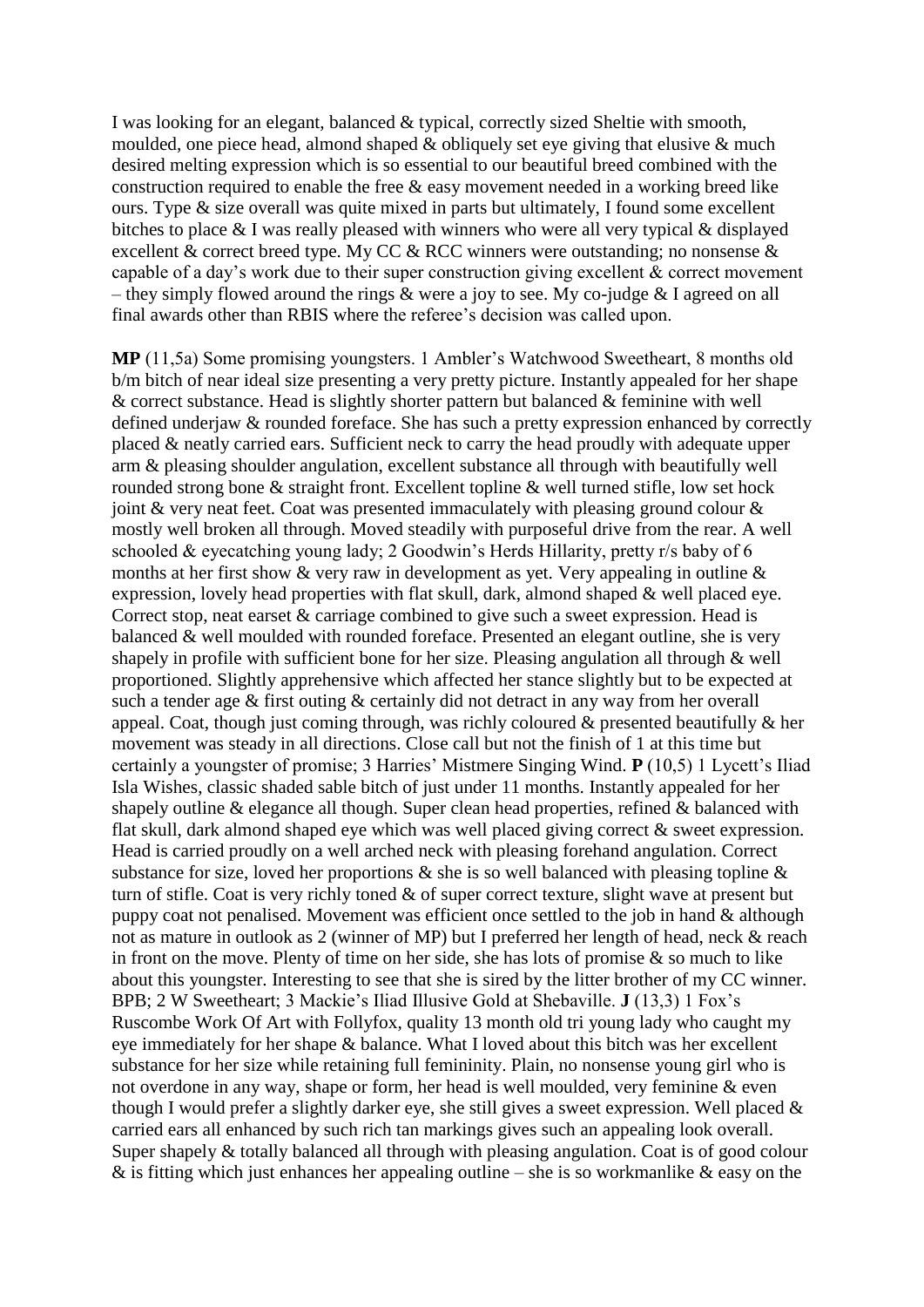move & oozes the fact that she could easily do a day's work. Toeing out slightly in front & a little closer trimming of the feet to enhance their shape would be beneficial but just a small point – really so much to like here & she should do well in the future. Really liked her, full of quality; 2 Deveson's Janetstown Je Suis, attractive g/s of 17 months, instant appeal for her lovely shape & breed type. Glamorously coloured girl who is immaculately presented & presents such feminine appeal. Very typical with pretty dark eye enhanced by excellent pigmentation. She still has some fill in foreface to finish & I would prefer a tad more definition in underjaw but with her super neat ears, still holds much appeal overall. Shapely outline with sufficient reach of neck, level topline & graceful sweep over loin, her angulation is balanced all through. Coat so attractive colour wise & of pleasing texture. Movement is steady & I preferred the ground cover of 1 but overall, a very attentive young lady, super showgirl. Beautifully presented; 3 Lee's Ontoco Lunar Eclipse at Chalynwood. **Y** (8) 1 Paterson's Loranian Celtic Star, very appealing plain g/s bitch of 22 months heading a nice class. Daughter of the BVB/BV & like her in so many ways. Loved her balance & shape giving such an elegant outline in profile. Moulded one piece head with dark, almond shaped eye, neatly placed & carried ears. Super reach of neck into pleasing forehand, proportioned well all through with well fitting coat of good texture though still a little 'bottom heavy' over the loin/croup at present. Enough substance for her size with flexible pasterns & her movement was smooth  $\&$  efficient. Still plenty of time to mature  $\&$  my only minor grumble is that better presentation would only serve to enhance this lovely girl; 2 Weller's Dukeson's Chasing Stars over Evad, another very pretty bitch of super breed type. Slightly longer cast in proportions to 1 but with quality head properties, well moulded with flat skull, well defined underjaw  $\&$  melting expression. Not quite the proportions  $\&$  outline of 1 but was slightly more mature having a wealth of richly toned & beautifully presented coat. Nicely put together all through with correct substance for her size. At first glance, I thought she may be my class winner but she insisted on standing so wide in front today & a very close decision went against her this time. That aside, I loved her quality; 3 Parker's Tolarock Such A Treat. **M** (7,1) 1 I Isla Wishes; 2 W Sweetheart; 3 Aaron's Shelridge Crushed Velvet. **N** (6,4) 1 I Isla Wishes; 2 W Sweetheart. **G** (6) Three super bitches. 1 Thomas' Myter Trade Secret, b/m bitch of 22 months, very classical in outline & I feel technically the best to come out of this kennel. Not exaggerated nor overdone in any way whatsoever. Loved her size & excellent substance, she presents such a workmanlike outlook but retaining her completely feminine appeal. Super clean, moulded head with flat skull, correct stop, well defined underjaw & rounded foreface. Pleasing eye shape & placement combined with ultra-neat earset & carriage give a most appealing expression. Beautifully proportioned all through, totally balanced in profile with well arched neck, excellent front, body & rear. Well turned stifle with low cut hock joint with correct tailset & carriage. Movement as expected, she simply covered the maximum ground with the minimum of effort & her forward reach was outstanding. Coming into fresh coat of improved new colour, still needs to clear in part along the sides & ground colour is sufficiently well broken. She & my CC winner were so well matched  $\&$  such a close decision but the maturity, finish  $\&$  coat of the winner had the edge, she has time on her side. Such a superb bitch, congratulations. RCC; 2 Hateley's Willowgarth Tangerine Lace at Mohnesee, super attractive young lady of near ideal size. Simply oozes breed type with her extremely pretty, melting expression, gorgeous dark eye enhanced by excellent pigmentation. Not the flatness in skull as 1 as yet but pleasing underjaw & super neat ears. So feminine & with the sufficient substance for her age & maturity level. Hands on, she was so pleasing to go over, I preferred the upper arm of 1 but her neck is well arched with good shoulder placement & she is well put together once you can find her under that wealth of richly coloured & incredibly well presented coat which can give the illusion of masking her true shape somewhat in profile at first glance. Very purposeful on the move, could not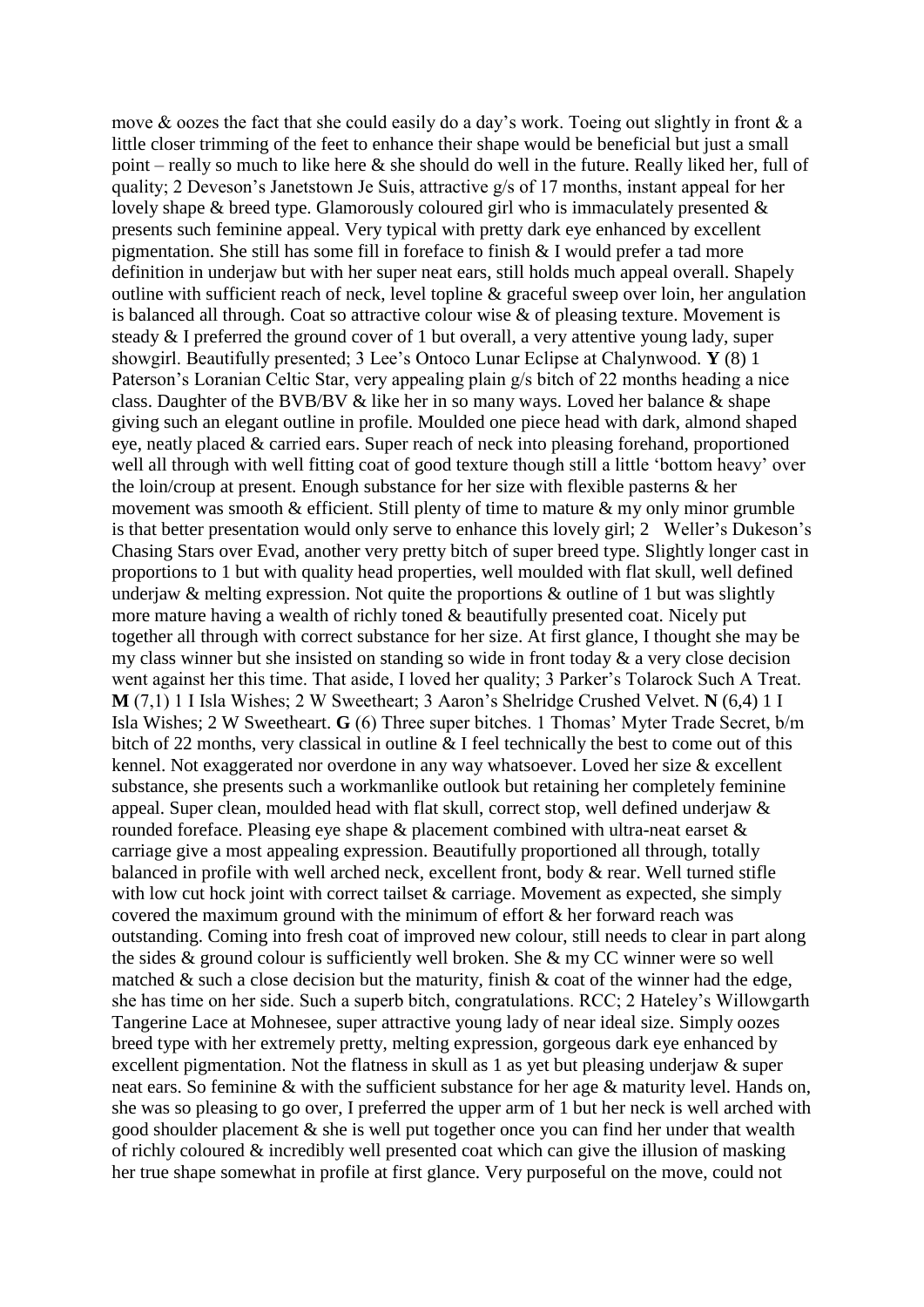match the forward reach of 1 but covered the ground well. A really sassy showgirl, so attentive & she certainly caught my eye today. Once again, another with plenty of time on her side to mature through, she has so much potential. Super quality; 3 Harries' Mistmere Wind Belle. **PG** (10) 1 Lycett's Herds Hallicia at Ilad, attractive r/s bitch of 2 years old & one I have judged before. Her elegant shape & outline are just so attractive with excellent head properties, wedge shaped with pleasing refinement  $\&$  of correct length. Stop is correctly defined, skull is flat & a super dark eye of correct shape & placement creating a melting, feminine expression with lovely dark pigmentation. Reachy neck & overall balance gives a flowing outline all through, so nicely put together & with exactly the correct amount of substance for her size. In super coat at present which is very richly toned, very fresh & presented to absolute perfection. Still needs to fill slightly in foreface but on full maturity, this girl should be capable of higher honours; 2 Ferris' Willow Tarn Time To Party at Ferrimere, 3 year old g/s girl who is a tad above ideal in size as is the class winner but another who appealed for her flowing outline & femininity. Super shape & balance with appealing head, a little fuller in eye  $\&$  a shade deeper in stop so not quite the melting sweetness of the winner but with better definition of underjaw. Loved her shape with super neck, well laid shoulder, pleasing body & she is correctly proportioned. Well ribbed with straight front, correct bone & pleasing substance, very attractive all round. In fitting coat with abundant skirts, she presents a very pretty picture. Moved out well with purposeful drive from the rear; 3 Roberts' Willowgarth Love Story. **ML** (7) 1 Bray's Lianbray Locked In Love, shaded sable bitch who is just so shapely. Just above ideal for size but so attractive in profile. Super moulded quality head, dark eye & appealing expression, smooth cheeks with underjaw well defined. She has real feminine appeal with such excellent substance all through. Angulation is balanced with well laid shoulder & I would prefer more length to her upper arm but she is beautifully proportioned with level topline  $\&$  low tailset. Sufficient in bend of stifle but hock joint is set low & such neat feet. Coat is richly coloured & well fitting & is presented to perfection. Not quite the forward extension in front but covered the ground efficiently. Head so smooth  $\&$  finished  $\&$  won the class on overall maturity. Super showgirl & top class presentation; 2 Moody's Janetstown Jenerous, super bitch of ideal size of similar in make & shape to 1 but not as mature all through as of yet. Loved the moulding to her head with flat skull. Not quite as clean in stop as the class winner but so sweet in expression with dark, well placed eye with super dark pigmentation. Preferred her length of neck & another who appealed so greatly for her balance  $\&$  shapely outline in profile. Well put together  $\&$  so feminine with ideal substance for her maturity at this time, pleasing bone with flexible pasterns. Graceful sweep over loin & I preferred her bend of stifle to the class winner. Coat just enough but showing daylight underneath at present. Lots to like about this girl  $\&$  she is still to mature all through, just preferred the coat & finish of 1. Be interesting to see how she develops further; 3 Laversuch's Pacarane Polly Flinders. **L** (6,1) 1 Lycett's Shebaville Saucy Secret at Iliad, b/m bitch of 5 years  $\&$  in her prime – the third time I have judged her  $\&$  by far at her best today. Classic type, so full of quality, she is beautifully feminine with such super one piece head, excellent moulding with flat skull & clean, smooth cheeks. Correct stop, dark almond shaped eye combined with correct earset giving a truly melting expression. Just love her no nonsense make & shape with excellent strong, well rounded bone giving perfect substance all through while retaining her full feminine charm. So well constructed with excellent upper arm & shoulder though to be critical, I would prefer a little more length of neck but when she actually chooses to use it, she gives the desired shapeliness needed with head carried proudly to complete the desired elegance. Excellent chest & ribs, loved her proportions all through with firm body, super rear angulation & tailset. Her ground colour is pleasing & is well broken on one side & acknowledging the large black patch on the other, when compared to her many excellent qualities, it is easily forgivable. Coat in full bloom  $\&$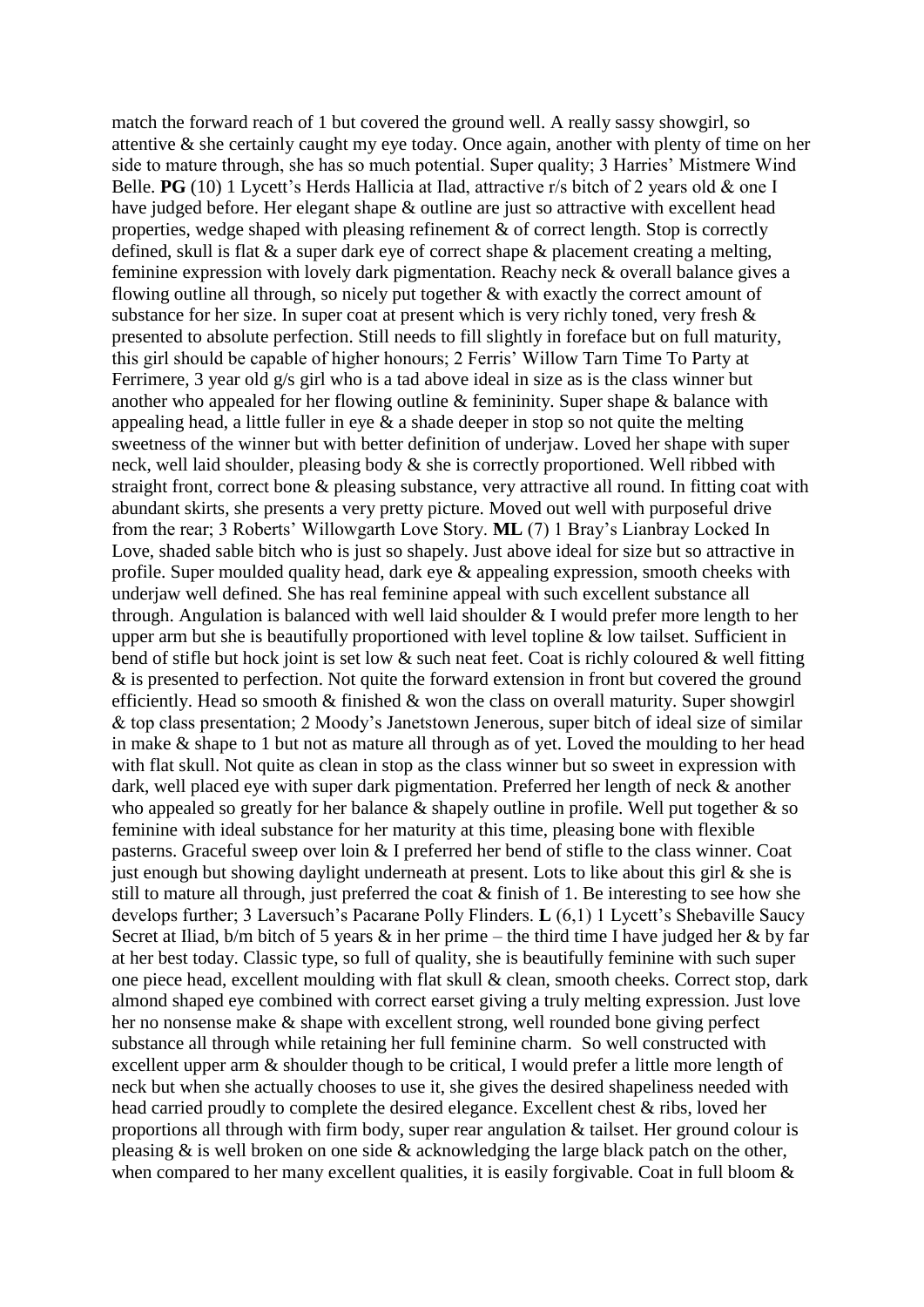tan markings were of rich colour. Truly workmanlike in outlook, her movement is excellent with powerful drive from the rear  $\&$  she is so well handled at all times. Not quite the absolutely perfect extension in front as the RCC winner but had all the finish & maturity needed to present the complete picture to clinch it. It all came together today, in top form, so beautifully presented  $\&$  she positively shone, thrilled to award her a well deserved CC in excellent company; 2 Allen's Willow Tarn Time To Frolic, 5 year old sable bitch who is very plain but has so much appeal. No frills but with lovely shape, super reach of neck & well laid shoulder, not the length in upper arm as the class winner but is certainly sufficient. Just loved her breed type with quality one piece head, sweet expression with super bone, substance & straight front. Not quite the angulation in rear as 1 but is certainly adequate & hock joint set low. Mature all through with super ribs & body, just a tad longer cast than 1. Coat is well fitting, plain in regard to white markings but such a lovely depth of colour. Moves out so well with very smooth action  $&$  covers the ground really well. Could stand a little close behind as she was very attentive to her handler on the day  $\&$  'sitting back' on her hocks on occasion to look up for bait but when something caught her eye elsewhere, really pulled herself up & looked a picture in profile. Quality bitch with so much virtue; 3 Deveson's Lucky Liason at Lianbray. **O** (10,1) 1 Moore's Sanscott Sweet City Woman, ultra pretty 2 year old bitch of near ideal size, oozing ring presence & demanding to be noticed. Appealed for her attractive outline, balance & shape with such excellent breed type. Head looked of shorter pattern but she is balanced & nothing is out proportion as a whole. Super sweet expression with correctly shaped dark eye combined with the neatest of ears. Foreface is rounded, a touch more fill to finish as yet but pleasing underjaw  $&$  lovely moulding to her head. Graceful neck shows off her outline & carried head proudly with pleasing forehand. Would prefer a touch more length to upper arm for perfection but it is certainly more than sufficient. Balanced proportion wise all through, super in body with pleasing angulation to rear, bone & substance perfect for her size. Coat is not overdone & fitting her well to accentuate her pleasing shape & abundant petticoats add finish to the pretty picture. Moved out steadily & purposefully covering the ground in all directions with ease. Not quite the upper arm nor subsequent forward reach or of one or two others in the class but compromise dictated & I awarded her for her overall feminine appeal & super alert performance on the day, she demanded the class. As still a comparative youngster, I feel that time will only improve this quality bitch more with the best yet to come as far as finish is concerned & her youthful outlook & attitude were certainly to her advantage today; 2 Bray's Ruscombe Strike A Light for Lianbray, quality, feminine bitch of 5 years old  $\&$  so much to like about her. Really appealed for shape  $\&$  head qualities. Shade larger than ideal for size but with excellent strong, well rounded bone giving just the right amount of substance for her size. Love her super moulded & one piece head with dark & beautifully pigmented eye giving such a pretty & feminine expression. Neck is sufficient to hold it all proudly with shoulder well laid back. Again, would prefer a touch more length to upper arm but is adequate  $\&$  she is mature all through in body with well sprung ribs, is nicely balanced in proportions & with well moulded croup. Pleasing bend of stifle & neat, tidy feet. Movement is smooth  $\&$  efficient  $\&$  she is so well handled to get the very best out of her. Just needs to finish growing her coat to be back in full bloom but a real quality girl with plenty to like about her. In full bloom, should certainly be capable of achieving higher honours; 3 Thornley's Felthorn Lindy Hop. **V** (11,1) 1 Patterson's Ch Lorainian Saving Grace, upstanding girl of 8 years old  $\&$  in amazing form. Larger than ideal but super shapely, so very elegant & graceful in profile. Loved her breed type with quality head pattern, refined & well moulded with clean stop, flat skull & correctly shaped & placed eye. Super neat ears which she used to full advantage, so alert. If I was going to be critical, I would say that eye is a bit on the small side but does not detract from her lovely expression. Well ached neck into pleasing shoulder & upper arm, so graceful all through with well moulded croup & pleasing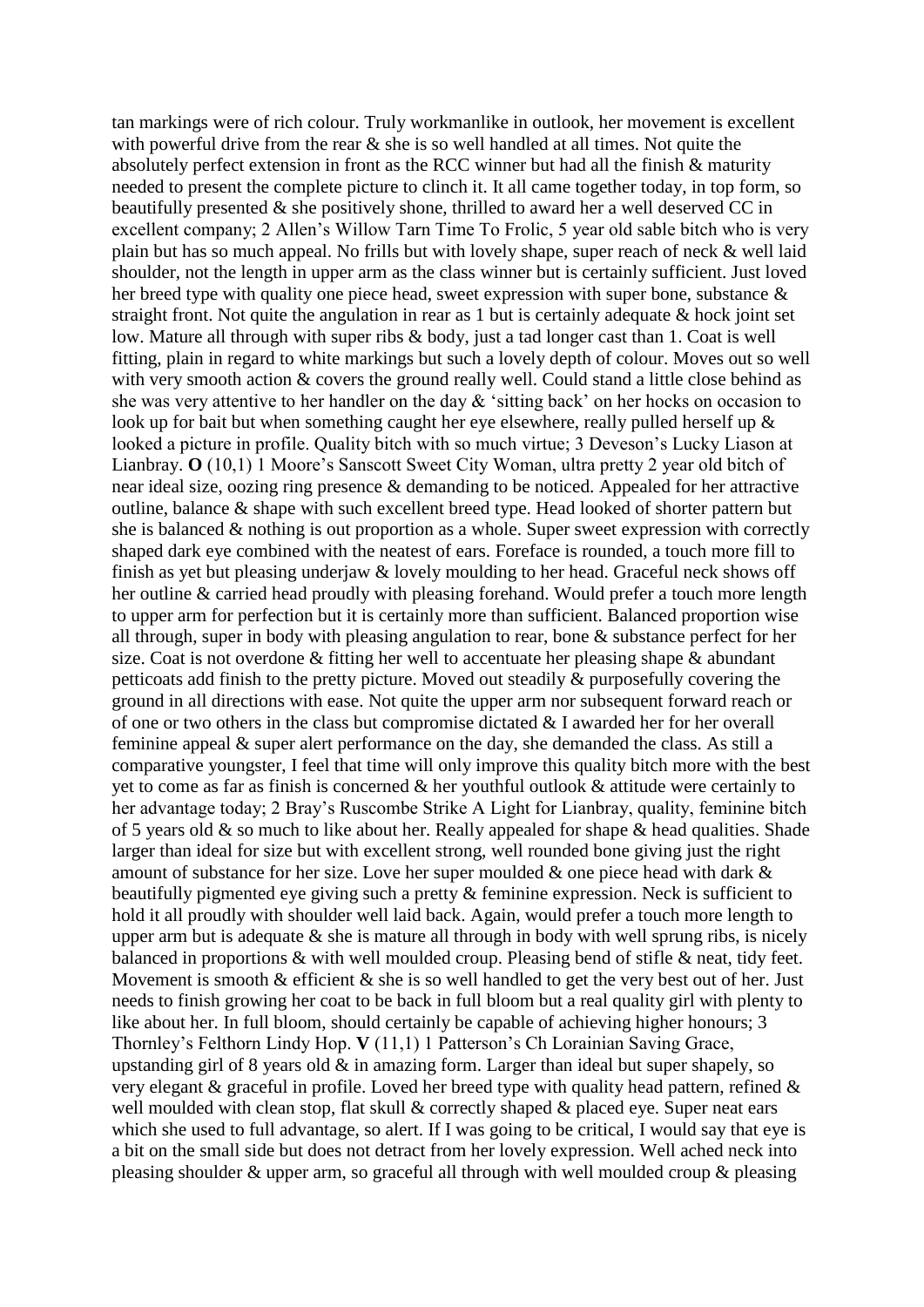bend of stifle. In full coat & bloom, her presentation was immaculate & she is so at one with her handler, a real showgirl who made the very most of her many virtues. Headed a class of super quality bitches  $\&$  was very pleased to award her BVB  $\&$  in agreement with my cojudge, BV; 2 Partridge's Rainelor Ramani, a real favourite of mine & very unlucky to meet the class winner in such top form. 11 year old tri bitch of great charm  $\&$  quality  $\&$  still looking fabulous for her years. I have judged her before & I never tire of going over her. So elegant  $\&$  balanced in outline, I just love her shapeliness. Her head has held its quality  $\&$  is balanced & well moulded with neat ears. Her skull is flat with well placed eye with super dark pigmentation giving a sweet & very feminine expression. She is so well balanced all through with excellent reach of neck, pleasing forehand, straight front & has excellent rounded bone with correct substance for her size. Body is firm & well muscled with correct proportions & I preferred her overall balance & size to the class winner. She still moves out well covering the ground with efficiency with excellent drive from the rear. Not in her best coat today & paid the price against 1 who was in such excellent bloom, having said that, what she had was such excellent intense colour. So much virtue here & so unfortunate that she still awaits her crown as she is simply so deserving; 3 Parker's Ch Tolarock Trick N Treat. **Breeders** (2) 1 Rigby's Lythwood Sculptress, 2 year old pale g/s bitch of excellent breed type. Loved her quality head properties, one piece  $\&$  so well moulded with rounded foreface  $\&$  smooth, clean cheeks. Gloriously dark almond shaped  $\&$  correctly placed eye enhanced by super dark pigmentation gave such a melting sweet expression. Well arched neck with pleasing shoulder angulation, straight front & with correct bone & substance. Pleasing proportions all though with well turned stifle, clean cut, well let down hock joint. Very plain with not much in the way of white markings but her colouring is really eyecatching  $\&$  of rich pale gold, so very attractive when combined with such dark pigmentation. In super coat with abundant skirts, movement was purposeful with drive from the rear. Super showgirl  $\&$  very attentive, stood foursquare & correctly at all times. One of real quality & so much to like; 2 Laversuch's Pacarane Polly Flinders, very pretty shaded sable girl whom I have judged before & loved. She is such a pretty girl but did nothing to show off her virtues today unfortunately. Very shapely girl with elegant shape in profile. Typical head pattern with excellent dark well placed eye & has a really feminine expression when combined with neatly place & carried ears when she chose to use them. Super neck into pleasing forehand, straight front with good body proportions. Well angled behind with clean cut hock joint, just a tad high but super substance for her size. Coat is deep & richly coloured & perfectly enhanced with full white markings but felt that a little better presentation would have made more of her charms. Not on her best form today, not alert nor interested in showing off her charms & a little 'slouchy' in outlook especially when standing. Movement is easy for her, she is made so well that she covers the ground smooth & so efficiently but again, was not giving her best as I know she can. Another time & place & things could be different, still a quality girl whom I like so much. **S/w** (9,1) 1 Aaron's Shelridge Socialite, classic bitch of 5 years old of excellent breed type. Her forte is her super quality head pattern, moulded & one piece, so clean & smooth with correct definition of stop, beautifully rounded foreface & well defined underiaw. Excellent almond shaped eye, correctly placed  $\&$  enhanced by such beautiful dark pigmentation combined with neat earset & carriage gave a melting, feminine expression. Neck is sufficient to hold head proudly  $\&$  shoulder is well laid. I would prefer a slightly longer upper arm but loved her well rounded bone, flexible pasterns & correct, very tidy neat feet. Appears a little long cast in profile but only due to upper arm needing a tad more length but good depth of chest, well bodied all through with excellent bend of stifle, almost a little too much. Would insist on standing so widely at the rear today as she is such an eager showgirl  $\&$  movement, though a little eager, was very fluid  $\&$  with such easy action, she covered the ground so efficiently that her handler had trouble matching her today. Super rich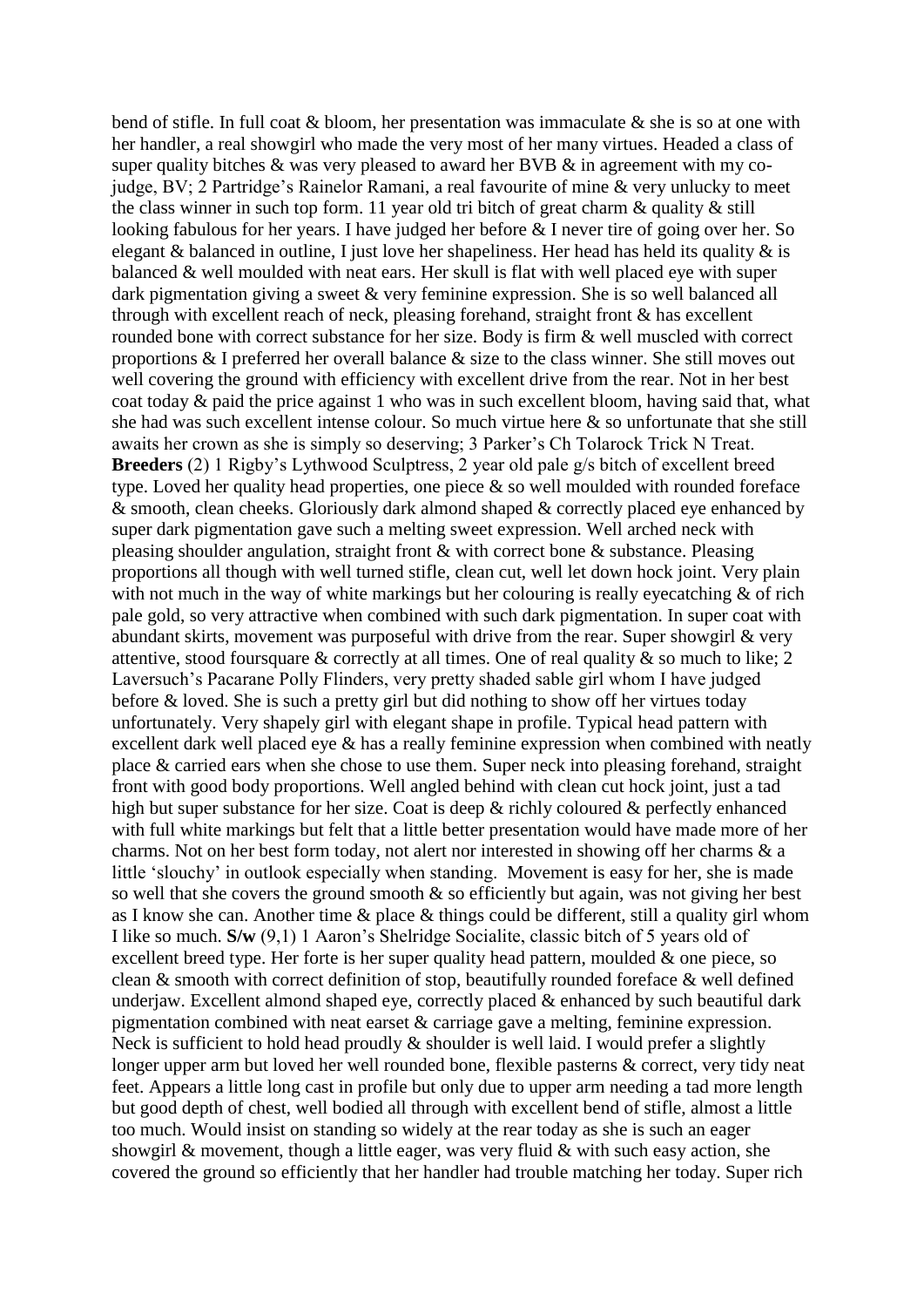coat colour & in lovely bloom. A real quality girl; 2 Wood's Petara Sheer Destiny, eyecatching girl of just under 9 years & certainly not disgraced in an excellent veteran class. Really appealed immediately for her super graceful shape & I actually preferred her overall balance in outline but she cannot match the true classic head qualities of the class winner but she certainly has a very sweet expression & oozes femininity. Loved her excellent, well arched neck, she is so elegant in profile with excellent shoulder placement, pleasing proportions, level topline & graceful sweep over loins. Well turned stifle with sufficient bone & substance for her size. Slightly down in pasterns in front now & losing her definition of underjaw due to age but she still strode out well. In super coat & condition, her presentation was excellent & she was at one with her handler at all times; 3 Stock's Shemist Electra. **B/m** (4,2) 1 Cooper's Pacarane Polar Ice Crystal at Wyckwood, 5 year old bitch who is clearly a hidden gem, in her prime & of ideal size & substance. Immediately drawn to her as she flowed into the ring. At first glance, can seem as if there is dominance of black colouring but in reality, is not as great as you might think. In super coat & condition, her ground colour is a clear, silvery blue  $\&$  is well broken on the whole  $\&$  if you can see past the black half of her face, she has a quality head with pleasing expression with such rich tan markings. I would prefer a more definition of underjaw but head is so clean, well moulded  $\&$  smooth with such neat & well used ears, they really added much to her expression. Appealed so much for her balance & elegant shape, not surprised to find that her construction was so correct in many parts. Well arched neck with excellent proportions all through, muscular with well made body & her movement was excellent, such smooth action, she flowed around the ring. Handled perfectly for maximum advantage  $&$  I was so taken with her many qualities – super bitch who I'm in no doubt would be capable of a day's work; 2 Mitchell & Fiddock's Conorvean Nyst at Lowenek, 6 year old bitch of ideal size & substance who was unplaced in a hotly contested open class. Presenting a very pretty picture & her shape & colour is so very eyecatching. Shorter head pattern than the class winner with slightly deeper stop, would prefer a flatter skull but she has such a pretty feminine expression with correctly placed ears just carried a little high today. Head is smooth with clean cheeks  $\&$  rounded foreface  $\&$  again, as 1, a little more definition of underjaw would be preferred. Shapely girl in profile with sufficient neck into well laid shoulder, just a tad more length in upper arm for perfection but loved her bone & substance. Excellent well sprung ribs, level topline & well moulded croup with pleasing angulation to the rear & well let down hock joint. In super condition with fitting coat of clear, silvery blue ground colour which was well broken all through. Not quite the forward reach of class winner on the move but certainly moved efficiently with excellent drive from the rear. **Tri, b/w or b/t** (4) 1 Hirst's Sundark Simply A Star, in her underclothes & placed 4th in PG class against some lovely bitches. Certainly nothing to hide regardless of leaving her coat at home, really loved her elegant shape in profile & this only served to show off very balanced lines all through. Pretty head with feminine outlook though to be critical, I would prefer a darker & more almond shaped eye but her pigmentation is dark & this enhances her expression. Neatly placed & well carried ears which she used to full advantage. Super well arched neck, level topline with graceful sweep over loin, her angulation was pleasing fore & aft. Lovely substance all through & she looks very capable of a day's work. What there was of her coat was of intense colour & with rich, clear tan markings. Covered the ground efficiently in all directions. Such an alert showgirl & clinched the decision her way standing foursquare at all times really making the most of her elegant shape; 2 Thomas' Arlanvic Black Chiffon at Jolex, attractive girl who I have admired from the ringside previously who was unplaced in the open class against some top class bitches. Very similar in make & shape to the class winner but not helping herself by refusing to make the most of her virtues today. Quality head with flat skull & I actually preferred the eye shape & placement to 1. Again, lovely shape though not quite the upper arm of the winner but certainly